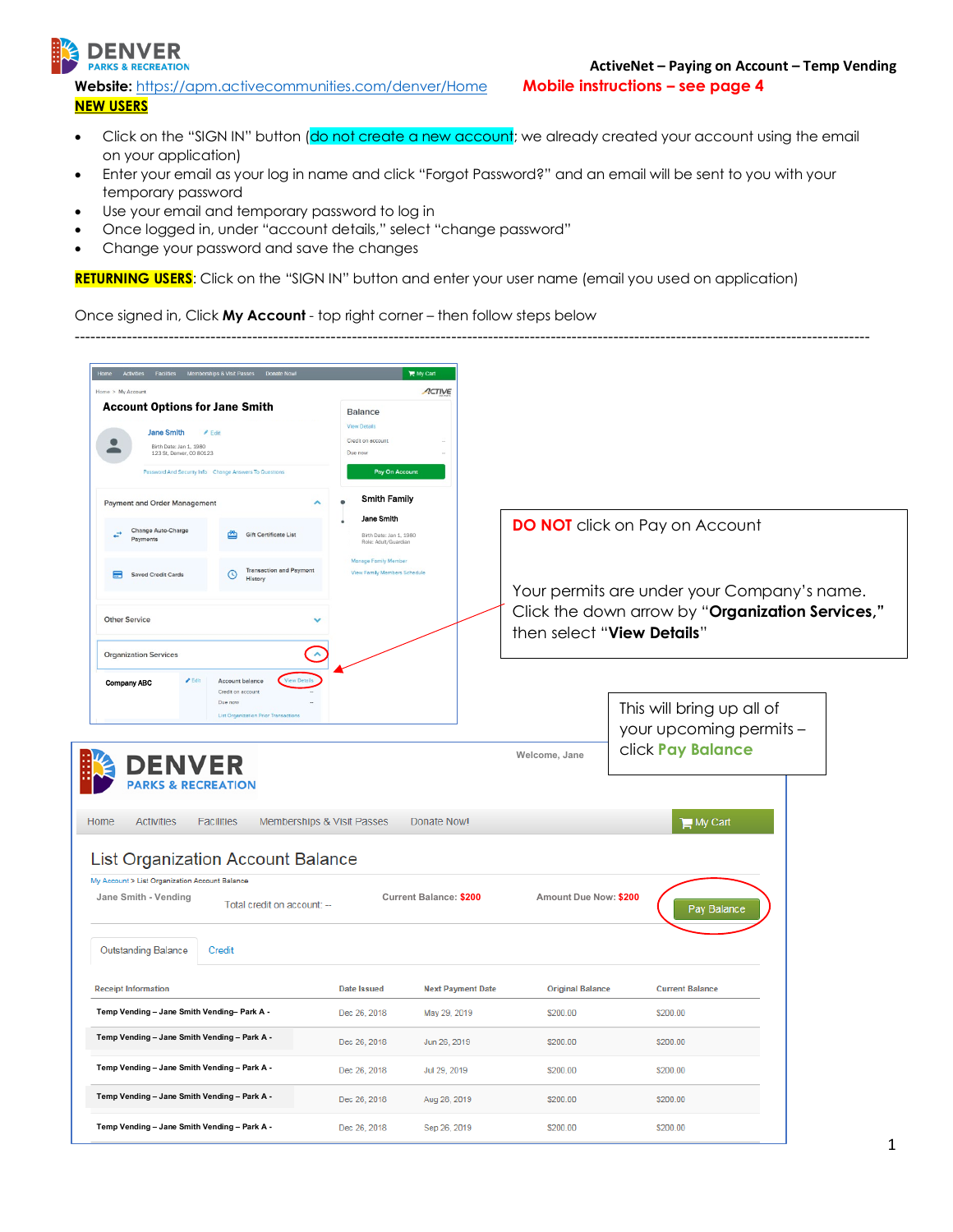

| <b>DENVER</b>                                                                                                                                                                                                                                                                                                                                                                                                                                                                                                                     |                                       |                |                                         |                                                     |
|-----------------------------------------------------------------------------------------------------------------------------------------------------------------------------------------------------------------------------------------------------------------------------------------------------------------------------------------------------------------------------------------------------------------------------------------------------------------------------------------------------------------------------------|---------------------------------------|----------------|-----------------------------------------|-----------------------------------------------------|
| Home<br><b>Activities</b><br><b>Facilities</b>                                                                                                                                                                                                                                                                                                                                                                                                                                                                                    | Memberships & Visit Passes            | Donate Now!    |                                         | My Cart                                             |
| Pay For Organization Outstanding Balances                                                                                                                                                                                                                                                                                                                                                                                                                                                                                         |                                       |                |                                         |                                                     |
| My Account > List Organization Account Balance > Pay For Organization Outstanding Balances<br>Jane Smith - Vending                                                                                                                                                                                                                                                                                                                                                                                                                |                                       |                |                                         |                                                     |
| <b>Receipt Information</b>                                                                                                                                                                                                                                                                                                                                                                                                                                                                                                        | <b>Current Balance</b>                | Amount due now | <b>Payment Amount</b>                   |                                                     |
| Temp Vending - Jane Smith Vending- Park A - June                                                                                                                                                                                                                                                                                                                                                                                                                                                                                  | \$200.00                              | \$200.00       | \$200.00<br>\$0.00 remaining            |                                                     |
| Temp Vending - Jane Smith Vending - Park A - July                                                                                                                                                                                                                                                                                                                                                                                                                                                                                 | \$200.00                              | \$0.00         | \$0<br>\$200.00 remaining               | Enter amount due<br>for the appropriate             |
| Temp Vending - Jane Smith Vending - Park A - Aug                                                                                                                                                                                                                                                                                                                                                                                                                                                                                  | \$200.00                              | \$0.00         | $\sqrt{3}$<br>\$200.00 remaining        | month.                                              |
| Temp Vending - Jane Smith Vending - Park A - Sept                                                                                                                                                                                                                                                                                                                                                                                                                                                                                 | \$200.00                              | \$0.00         | $\sqrt{3}$<br>\$200.00 remaining        | <b>Click Add to Cart</b>                            |
| Temp Vending - Jane Smith Vending - Park A - Oct                                                                                                                                                                                                                                                                                                                                                                                                                                                                                  | \$200.00                              | \$0.00         | \$O<br>\$200.00 remaining               |                                                     |
| <b>◆ Back</b>                                                                                                                                                                                                                                                                                                                                                                                                                                                                                                                     |                                       |                | Total: \$400.00                         | Add to Cart ▶                                       |
| <b>DENVER</b><br><b>CS &amp; RECREATION</b>                                                                                                                                                                                                                                                                                                                                                                                                                                                                                       |                                       |                | Welcome, Jane                           | My Account   My Wish List   Sign Out                |
| <b>Activities</b><br><b>Facilities</b>                                                                                                                                                                                                                                                                                                                                                                                                                                                                                            | <b>Memberships &amp; Visit Passes</b> | Donate Now!    |                                         | $\equiv$ My Cart(1)                                 |
|                                                                                                                                                                                                                                                                                                                                                                                                                                                                                                                                   |                                       |                |                                         | 1 IVE                                               |
|                                                                                                                                                                                                                                                                                                                                                                                                                                                                                                                                   |                                       |                |                                         |                                                     |
|                                                                                                                                                                                                                                                                                                                                                                                                                                                                                                                                   |                                       | \$200.00       | <b>Order Summary</b>                    |                                                     |
|                                                                                                                                                                                                                                                                                                                                                                                                                                                                                                                                   |                                       |                | Subtotal<br><b>Payment from Account</b> | \$200.00                                            |
|                                                                                                                                                                                                                                                                                                                                                                                                                                                                                                                                   |                                       | ø<br>Ŵ         | <b>Due Now</b>                          | \$200.00                                            |
|                                                                                                                                                                                                                                                                                                                                                                                                                                                                                                                                   |                                       |                |                                         | <b>Check Out</b>                                    |
| Home<br>Home > Shopping Cart<br><b>Shopping Cart</b><br>Paid on Jane Smith Vending Account Balance<br>PAID ON ACCOUNT BALANCE<br>Outstanding balances on receipt(s):<br><b>Waiver</b><br>Please read the following waivers and agreements carefully. They include releases of liability and<br>waiver of legal rights, and deprive you of the ability to sue certain parties. By agreeing electronically,<br>you acknowledge that you have both read and understood all text presented to you as part of the<br>checkout process. |                                       |                |                                         | Any credits in<br>your account<br>will be reflected |

**DENVER**<br>PARKS & RECREATION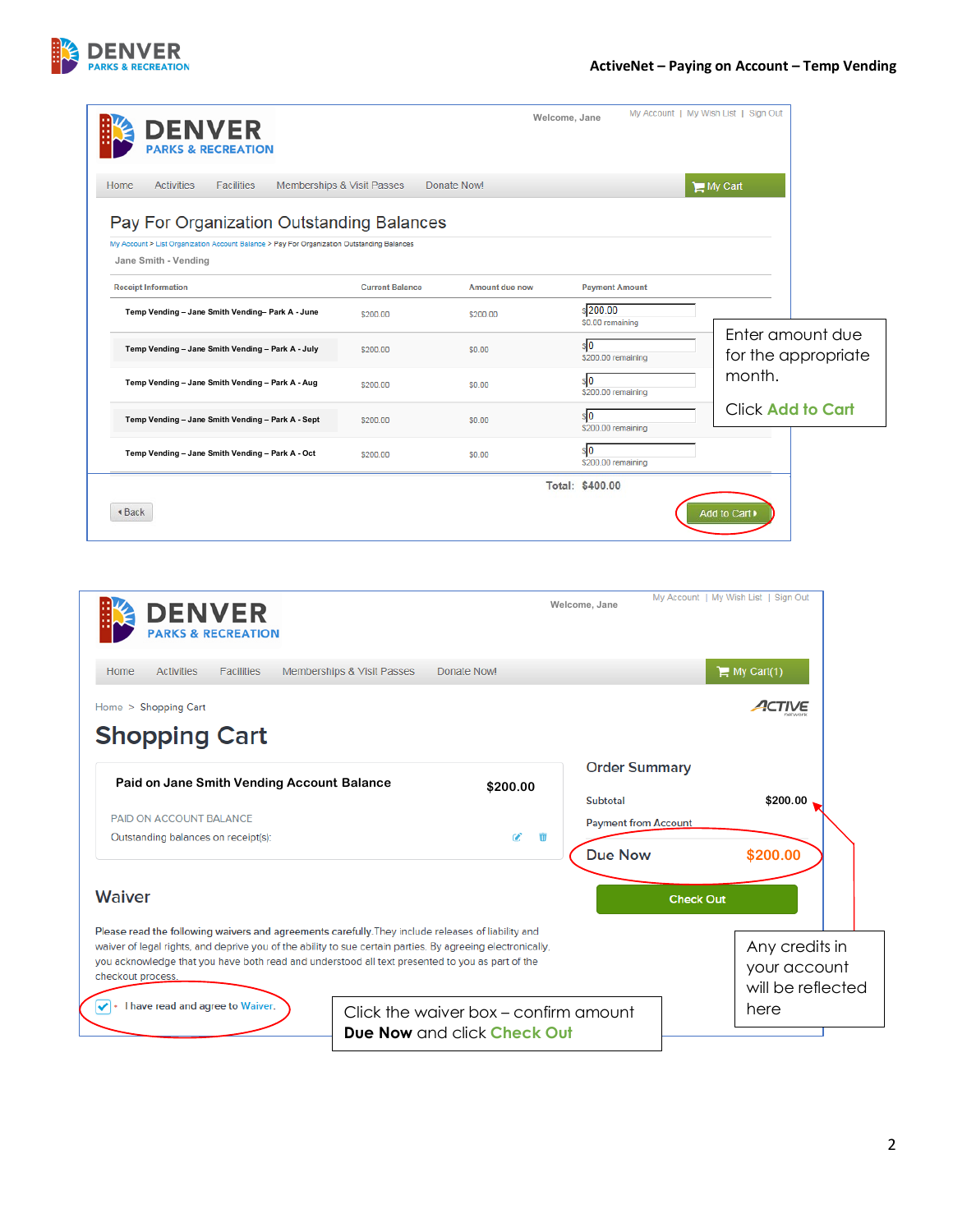

| <b>DENVER</b><br><b>PARKS &amp; RECREATION</b>                                                                                            | My Account   My Wish List   Sign Out<br>Welcome, Jane |
|-------------------------------------------------------------------------------------------------------------------------------------------|-------------------------------------------------------|
| <b>Activities</b><br>Home<br><b>Facilities</b><br>Memberships & Visit Passes<br>Donate Now!                                               | $\equiv$ My Cart(1)                                   |
| Home > Shopping Cart > Check Out<br><b>Check Out</b>                                                                                      |                                                       |
|                                                                                                                                           | <b>Order Summary</b>                                  |
| <b>Payment Information</b>                                                                                                                | Subtotal<br>\$200.00<br><b>Payment from Account</b>   |
| <b>A</b> Payment Method<br>ACT* Denver Parks & or Active Network will show up on your credit card                                         | <b>Due Now</b><br>\$200.00                            |
| Please choose a credit card.<br>****1234<br>12/21<br><b>VISA</b><br>O<br>R<br><b>CVV/CVC*</b>                                             | Pay<br>Confirm this                                   |
| Add a new credit card<br>click Pay<br>Saving Credit Card Security Guarantee V                                                             | information is correct<br>or enter a new card &       |
| <b>Billing Address</b>                                                                                                                    |                                                       |
| Jane Smith<br><b>Mailing Name</b><br>No mailing name<br><b>Address</b><br>1234 ABC Street, Denver, CO 12345<br>$\blacktriangleright$ Edit |                                                       |